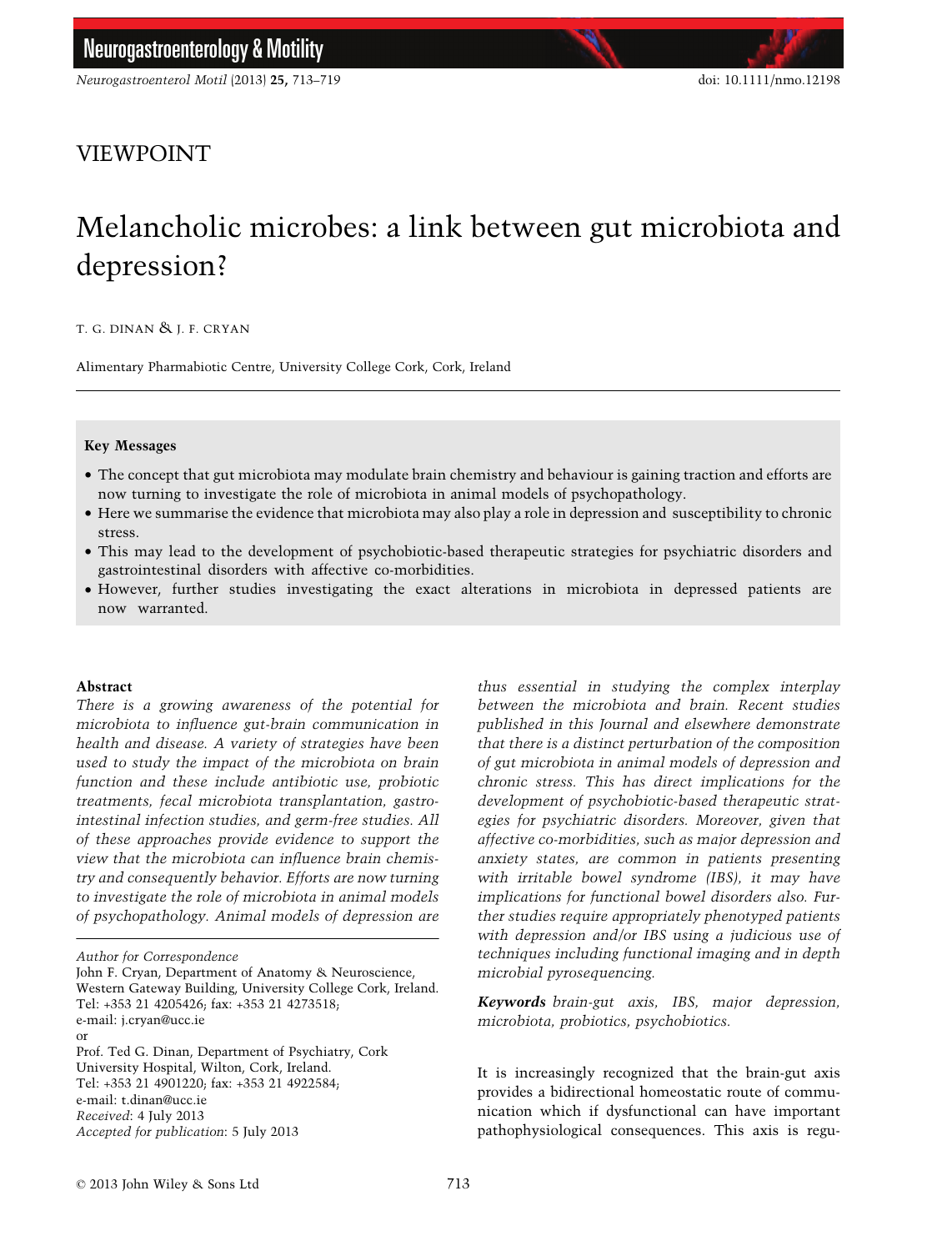

Figure 1 A schematic representation of the effects of chronic stress and depression on brain-gut axis activity. The bi-directional communication allows signals from the brain corticolimbic structures to alter gastrointestinal function. The HPA axis and immune system are key regulators of this axis also.

lated at neural, hormonal, and immunological levels.<sup>1</sup> Whilst much focus on this axis has been on the central regulation of digestive function and satiety; there has been increasing emphasis on its role in other aspects of physiology. It is now clear that alterations in brain–gut interactions are associated with gut inflammation, chronic abdominal pain syndromes, and eating disorders.<sup>1</sup> Indeed, modulation of brain-gut axis function is associated with specific alterations in the stressresponse and overall behavior (see Fig. 1). The high co-morbidity between stress-related psychiatric symptoms such as anxiety with gastrointestinal (GI) disorders including irritable bowel syndrome (IBS) and inflammatory bowel disorder (IBD) is further evidence

of the importance of this axis.<sup>2</sup> Thus modulation of the brain-gut axis is being seen as an attractive target for the development of novel treatments for a wide variety of disorders ranging from obesity, mood, and anxiety disorders to GI disorders such as IBS.

There is also a growing appreciation that gut microbiota can play a crucial role in maintaining homeostasis in health and contribute to the pathogenesis of a variety of diseases. This is now even extending to disorders of the central nervous system. Indeed, the importance of emotional state and stress processing in the brain has received increasing recognition in the study of GI disorders, and microbiota-gut brain axis dysregulation in stress-related CNS disorders has been the subject of a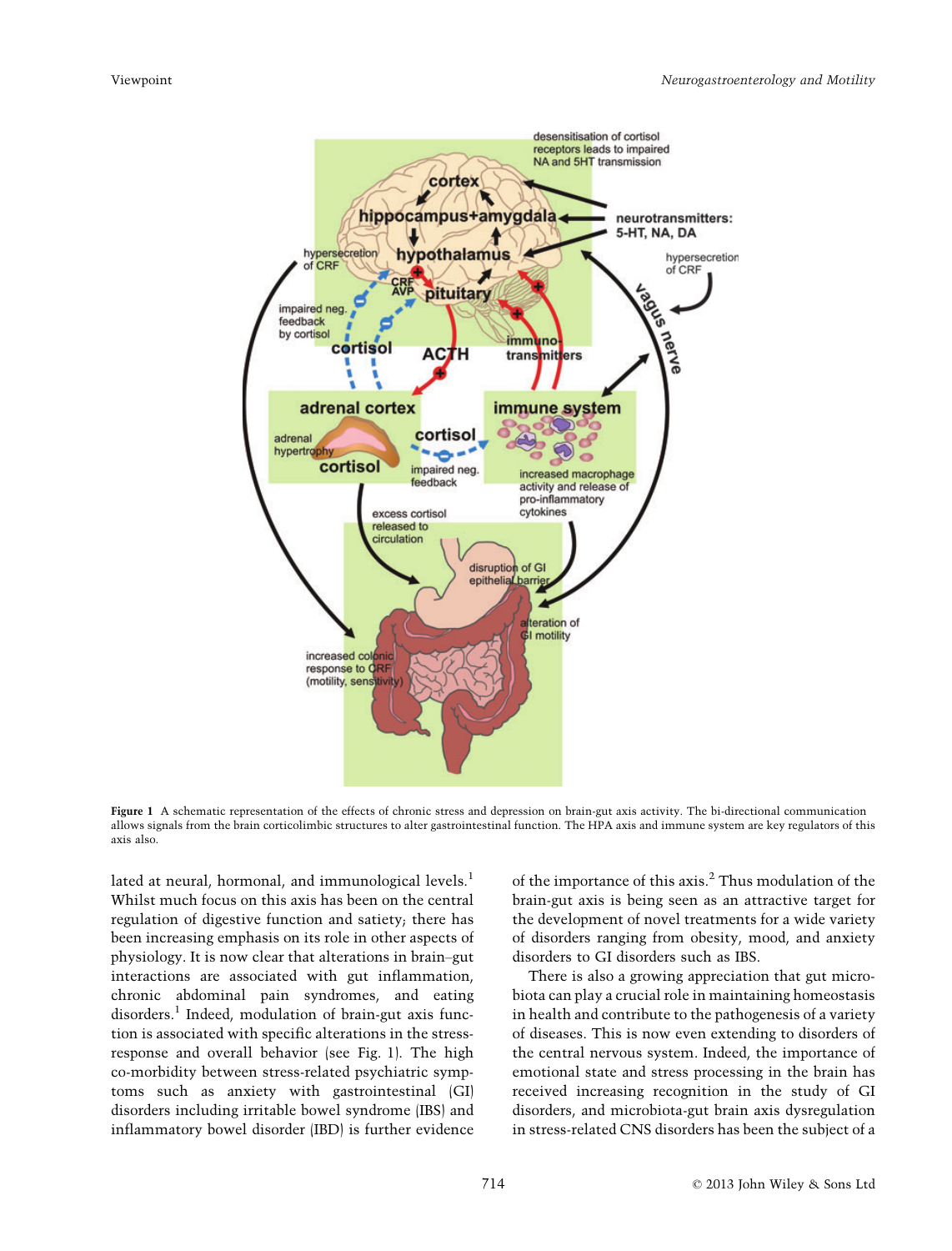number of excellent recent reviews. $3-7$  Major depression is a common, debilitating stress-related disorder whereby patients frequently have hypothalamic-pituitary-adrenal (HPA) alterations such as elevated cortisol levels in plasma, elevated corticotropin releasing factor (CRF) levels in the cerebrospinal fluid coupled with a failure to suppress cortisol in response to dexamethasone challenge.<sup>8</sup> Moreover, marked increases in the concentrations of pro-inflammatory cytokines are also common biological hallmark of the disease (see Fig. 1).8

Microbes can influence the functioning of the HPA and immune system and thus it is perhaps not so surprising that there could be a link between microbiota and depression. It is now almost a decade since Sudo et al. demonstrated that germ-free (GF) mice with a sterile GI tract have an overactive HPA in response to stress. This hyper-response of the HPA is reversed by monoassociation with a single organism, Bifidobacterium infantis, which is a predominant bacterium in the infant gut and a commonly used probiotic organism.<sup>9</sup> More recent studies from three independent research groups in Sweden, Canada and Ireland<sup>10-12</sup> have all showed alterations in the levels of key monoamines (or their receptors) involved in depression (noradrenaline [NA] and 5-hydroxytryptamine [5-HT; serotonin]) in corticolimbic regions of the brain. Moreover, there is also evidence for alterations in key neurotrophic factors, such as brain-derived neurotrophic factor (BDNF), involved in depression in the hippocampus of GF mice. $10,13$  However, there has been limited direct evidence linking depression and gut microbiota to date.

To this end, Park and colleagues in this issue of the Journal<sup>14</sup> attempt to bridge this gap in an interesting series of studies. They show that a lesion-based animal model of depression the olfactory bulbectomised mouse has alterations in the gut microbiota in parallel with a depression-related behavioral and endocrine phenotype. Specifically, the behavior of bulbectomised mice was markedly different to shamoperated animals in a step-down test whereby they had a significant reduction in the latency to step down, and in the tail suspension test whereby they exhibited prolonged immobility or behavioral despair. Olfactory bulbectomised mice also demonstrated hyperlocomotion in the open field test which is one of the most robust behavioral changes in this model. Moreover, a two-fold increase in the basal expression of CRF in the paraventricular nucleus of the hypothalamus was also found suggesting that heightened activation of the HPA axis. With regard to the microbiota cluster analysis of the banding patterns was used to compare microbial profiles in bulbectomised and sham-operated mice. The similarity of the microbial composition was in the order of 60% within the groups of bulbectomised and sham animals which was markedly reduced to 49.1% similarity between the two groups. Interestingly, the difference was mainly due to a change in the proportion of certain bacterial phyla rather than the appearance or disappearance of bacteria at the phylum level following bulbectomy. Overall, these findings indicate a redistribution of the relative abundances of bacterial phyla within the intestinal microbiota in animals with a depression- and anxiety-related phenotype. Although this could be unrelated to the behavioral phenotype, the authors go on to show that central CRF infusion which produces a similar behavioral phenotype altered motility and also reduced the relative diversity of microbiota. Thus together, these findings provide important and novel insights into the relationship between microbiota and major depression. Olfactory bulbectomy is one of the few animal models that responds to chronic, but not acute antidepressant medication and has been widely used as a screening tool for novel therapeutics.15–<sup>18</sup> Moreover, many of the biological hallmarks of depression are also found following bilateral removal of the olfactory bulbs of rodents including neurochemical, neuroendocrine, and neuroimmune changes.<sup>18</sup> Altered reward processing a key symptom of depression is also observed.<sup>19</sup> Now Park and colleagues add altered microbial composition to the list of phenotypic alterations in the bulbectomy model. It is important to note that the bulbectomy model is often criticized as it lacks overt construct validity despite high face and predictive validities.<sup>20</sup> Moreover, alterations in bodyweight and loss of smell are confounding factors in all bulbectomy studies and these were not explicitly controlled for in the current study. Further, the mechanism as to how bulbectomy induces its effects are not clear as it is not due to simple anosmia and is thought to involve limbic degeneration.<sup>18</sup> Indeed, some authors refer it as a model of neurodegeneration as opposed to depression *per se*.<sup>21</sup> Thus, it is important to assess the role of the microbiota in other models of depression and chronic stress.

Indeed the relationship between stress and microbiota composition goes back many decades, to when Tannock and Savage noted that 'stressed mice showed dramatic reductions in these populations of lactobacilli'.<sup>22</sup> We have previously used the maternal separation model of early-life stress and depression in this regard. Adverse early-life events are associated with a maladaptive stress response system and increase the vulnerability to disease in later life. Several disorders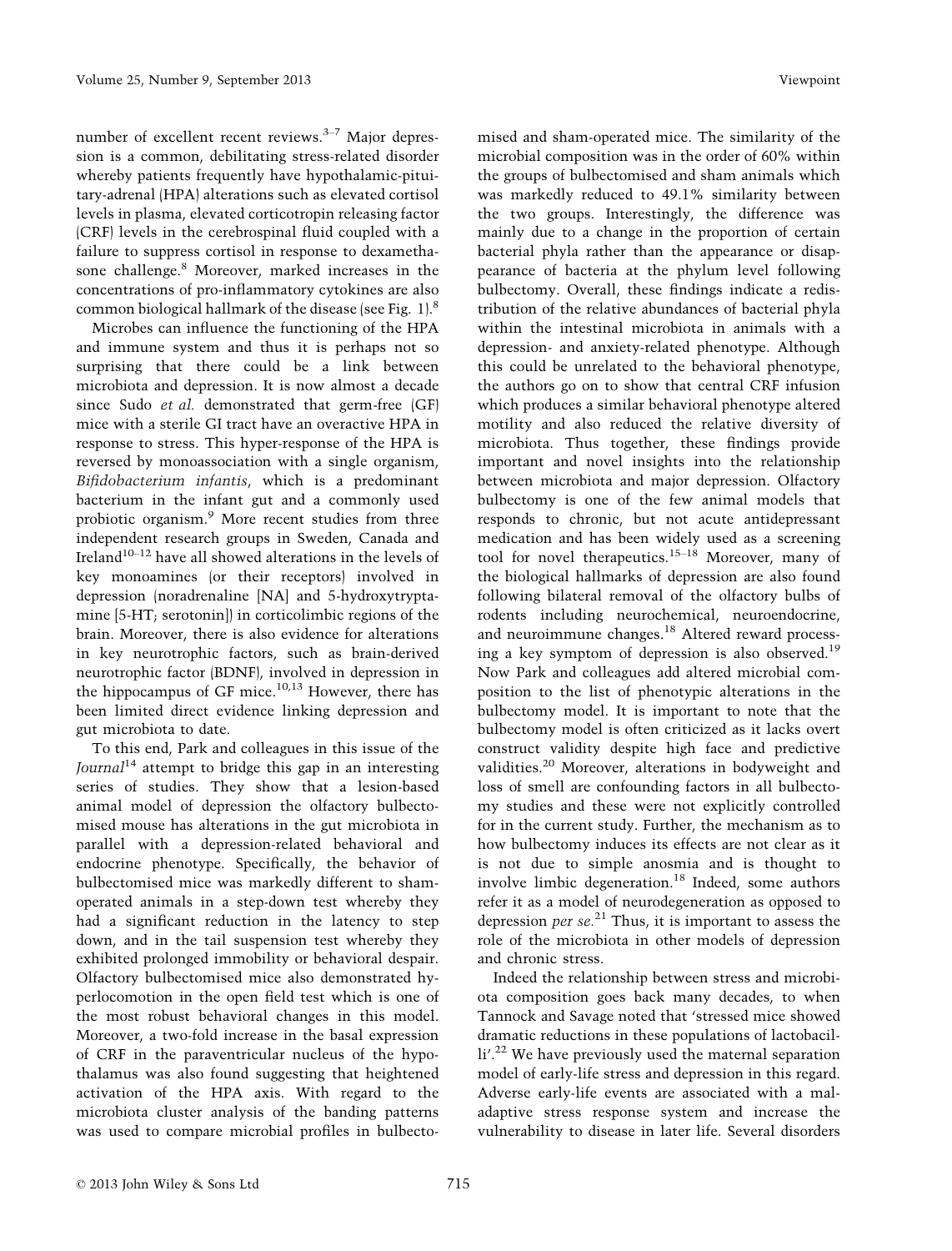have been associated with early life stress, including both depression and IBS.<sup>23</sup> We assessed the effect of early-life stress on the brain-gut axis. Male rat pups were stressed by separating them from their mothers for 3 h daily between postnatal days 2–12. The control group was left undisturbed with their mothers. Behavior, immune response, stress sensitivity, visceral sensation, and fecal microbiota were analyzed.<sup>24</sup> The early life stress increased the number of fecal boli in response to a novel stress.24 The key stress hormone, corticosterone, was increased in the maternally separated animals, when they reached adulthood. An increase in the systemic immune response was noted in the stressed animals after an in vitro lipopolysaccharide challenge, as evidenced by an exaggerated release of pro-inflammatory cytokines. Increased visceral sensation was also seen in the stressed group.<sup>24</sup> Moreover, there were alterations locally in the GI tract in terms of colonic morphology, increased mucus secretion and an associated elevation in the number of mucosal goblet cells.<sup>25</sup> Moreover and most interestingly, there was a reduction in the diversity of the microbiota as determined by the percentage similarity of the Denaturing Gradient Gel Electrophoresis (DGGE) profiles within maternally separated relative to the non-separated animals.<sup>24</sup> This is in line with the findings of Park et al. in the olfactory bulbectomised model which also find a redistribution of the relative abundances of bacterial phyla within the intestinal microbiota. Although the culture techniques used in both studies are being superseded by newer metagenomic approaches they are a useful indicator of overall bacterial population differences. Similarly, both studies reported a pro-inflammatory phenotype associated with the depressed state and enhanced HPA activity, although using different parameters. The former finding increased CRF expression in the paraventricular nucleus and the latter high levels of corticosterone in the plasma.

Moreover, using a primate model of early life stress Bailey and colleagues have shown a significant decrease in fecal lactobacilli on day three postseparation.<sup>26</sup> Other investigators have used chronic stress models in adulthood to investigate brain-gut-microbiota interactions. Chronic social defeat has been shown to induce moderate morphological changes to the colon in mice $^{27}$  and a combination of social defeat and overcrowding which induces depression and anxietylike behaviors $28$  increases the severity of an acute DSS-induced colitis. $^{29}$  Using deep sequencing methods it has been demonstrated that the community structure of microbiota from mice exposed to chronic restraint stressor was significantly different to that in non-stressed control mice<sup>30</sup> and that the relative abundance of Bacteroides was decreased, while that of the genus Clostridium was increased in the caecum. The stressor also increased circulating levels of IL-6 and MCP-1, which were significantly correlated with stressor-induced changes to three bacterial genera (i.e., Coprococcus, Pseudobutyrivibrio, and Dorea). These data show that exposure to repeated stress affects gut bacterial populations in a cytokine dependent manner.<sup>30</sup> More recently it has been shown that stress can exaggerate the impact of antibiotics on luminal and wall-adhered microbiota and enhance the local expression of visceral sensory-related systems in  $mice.<sup>31</sup>$ 

It is perhaps premature to extrapolate the current preclinical work to the clinic. Indeed there are no data available on the relative composition of the microbiota in depressed patients to date. However, it is clear that affective co-morbidities in the form of major depression and anxiety states are common in patients presenting with IBS. In many studies over 50% of IBS sufferers have a concomitant psychiatric diagnosis. This level of co-morbidity far exceeds that seen in other GI disorders. The underlying pathophysiology behind the increased rate is poorly understood and attention is now focusing on the role of the microbiota. Results from 16S rRNA-based microbiota fingerprinting suggest both quantitative and qualitative changes of both the mucosal and fecal gut microbiota in IBS patients. However, as Jeffery et al. state the contribution of altered Intestinal microbiota composition or function in IBS remains controversial, though the subject of much current research. $32$  Subgroup specificity seems to be important with indications from a recent pyrosequencing study in a diarrhea predominant group of IBS patients indicating reduced microbial richness, a decrease in beneficial and an increase in detrimental bacterial species.<sup>33</sup> Interestingly, although a targeted pyrosequencing study looking at the fecal composition did not find a uniform change between a well characterized IBS cohort and healthy controls $32$  they did find associations between the microbiota and metadata, particularly in relation to microbial signatures that defined clinical phenotypes such as colonic transit indices and of note co-morbid depression. Not all studies have found disturbances in the microbiota composition of IBS patients and it is currently unclear whether the alterations that have been reported are primary or secondary in nature.

Various strategies to date have been used to study the impact of the microbiota on brain function and include antibiotic use, probiotics treatments, fecal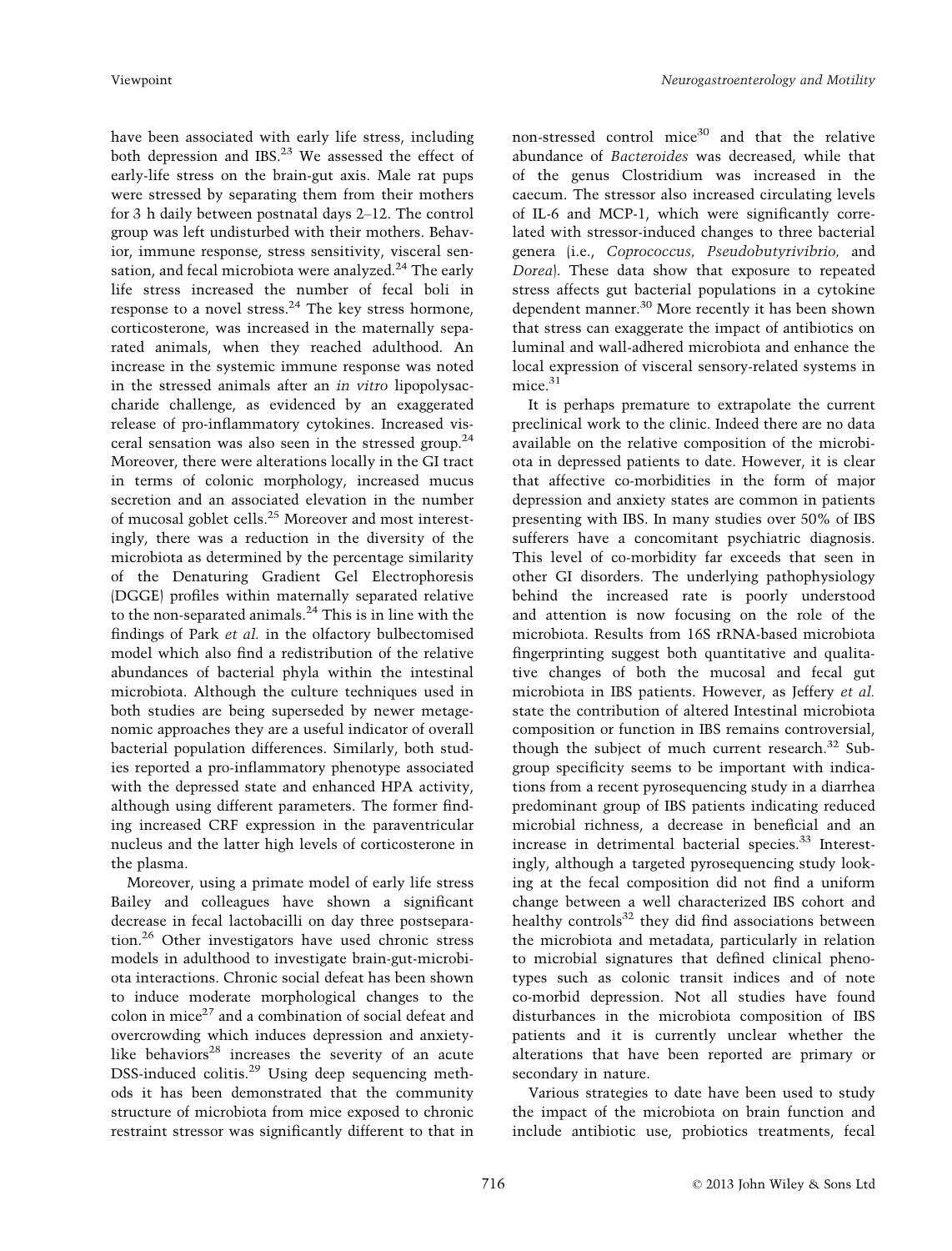microbiota transplantation, GI infection studies and GF studies.<sup>6</sup> Interestingly, recently published data indicate that the microbiota are crucial for the programming and presentation of distinct normal social behaviors, including social motivation and preference for social novelty in addition to other cognitive deficits previously described.<sup>34</sup> Given that cognitive deficits are also hallmarks of the bulbectomy syndrome<sup>18,21,35</sup> it will be of interest to assess if the altered microbiota composition plays a role in this aspect of the bulbectomy phenotype. One of the most intriguing and direct way of studying the impact of microbiota on behavior is via fecal transplantation to GF mice. To this end Bercik et al. showed that colonization of GF BALB/c mice (anxious strain) with microbiota from NIH Swiss mice increased exploratory behavior and hippocampal levels of BDNF, whereas colonization of GF NIH Swiss mice with BALB/c microbiota reduced exploratory behavior.<sup>13</sup> Levels of arousal in mice therefore seem determined at least in part by the microbiota. Whether fecal transplantation of microbiota from bulbectomised animals or other models of depression could also alter behavior of the recipient is an intriguing possibility.

Probiotic studies are among the most commonly carried out to support a relationship between gut microbiota and brain and behavior. We examined the impact of Lactobacillus rhamnosus on behavior and central GABA receptors in mice.<sup>36</sup> Animals fed L. rhamnosus demonstrated reduced anxiety on a variety of behavioral measures and altered central expression of both  $GABA_A$  and  $GABA_B$  receptors. In order to determine the mechanism of action, animals underwent vagotomy or sham surgery and were treated either with L. rhamnosus or inactive broth. Vagotomy prevented the emergence of an anxiolytic effect from the probiotic and prevented changes in GABA receptor expression. The study provides compelling evidence to indicate that the vagus mediates the behavioral and neurochemical effects of L. rhamnosus. $36$  A growing body of data is emerging using different models to support the contention that a variety of other potential probiotics can exert psychotropic potential. Specifically, B. Infantis has been shown to reverse maternal-separation-induced increases in immobility in the forced swim test $37$  and also increased plasma tryptophan levels.<sup>38</sup> More recently, L. helveticus was shown to prevent dietinduced anxiety-like behavior and memory<sup>39</sup> and B. longum NCC3001 reversed colitis-induced anxiety in the mouse via the vagus nerve.<sup>40</sup> Moreover, a cocktail of probiotics (L. acidophilus, B. lactis and L. Fermentum) reversed diabetes-induced cognitive

and electrophysiologiocal changes $41$  whereas a combination of L. helveticus and B. longum decreased anxiety<sup>42</sup> and reversed postmyocardial infarction-induced depression in the rat.<sup>43</sup>

Clinical validation of these findings is essential and a recent neuroimaging study has been very important in illuminating the promise of translating the preclinical data into a potential therapeutic reality. Healthy women were recruited with no GI or psychiatric symptoms and randomly assigned them to receive either fermented milk product containing B. animalis, Streptococcus thermophiles, L. bulgaricus, and Lactococcus lactis or a non-fermented milk product or no intervention twice daily for 4 weeks. $44$  Participants underwent functional magnetic resonance imaging before and after the intervention to measure brain response to an emotional faces attention task and resting brain activity. Multivariate and region of interest analyses were performed. Probiotic intake was associated with reduced task-related response of a distributed functional network containing affective, viscerosensory, and somatosensory cortices. Alterations in the intrinsic activity of resting brain indicated that ingestion of probiotics was associated with changes in midbrain connectivity, which could explain the observed differences in activity during the task. The data suggest that probiotics can alter brain regions that control central processing of emotion and sensation.<sup>44</sup> Recently, a study assessing the effect of a combination of L. helveticus and B. longum on both human subjects had beneficial psychological effects with a decrease in serum cortisol. $41$  Probiotics with the capacity to positively impact on symptoms of depression or anxiety have recently been termed psychobiotics.<sup>45</sup>

There are to date no published studies of the use of probiotics in major depression whereas they are effective in IBS.<sup>46</sup> Modulating the microbiota using antibiotics has been the subject of some investigation. Some studies have demonstrated the efficacy and sustained improvement of IBS symptoms with rifaximin treatment, $47$  while studies in depressed patients indicate the efficacy of minocycline which impacts on both gram negative and positive bacteria.48 Data indicate that patients with psychotic depression respond to a combination of an antidepressant and minocycline in combination.<sup>48</sup> Interestingly minocycline has also been shown to reveres some of the motor and cognitive effects induced by olfactory bulbectomy.<sup>35</sup> This adds further possibility to the possibility of the behavioral changes in this model maybe due to alterations in microbial composition in the gut. To date there are no reported studies of antibiotic therapy focusing on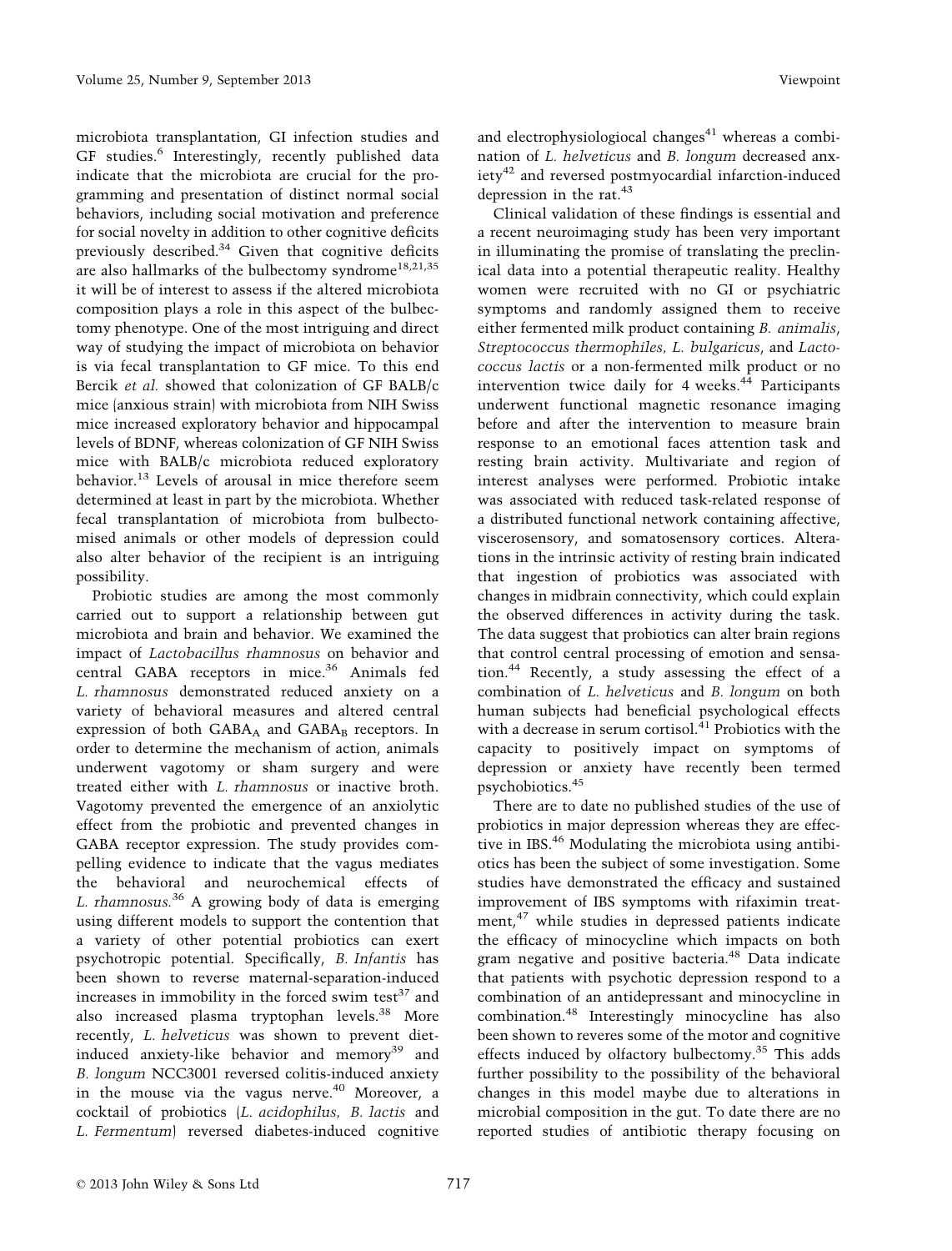psychiatric co-morbidities in IBS. However, it is intriguing that both IBS symptoms and those of depression respond independently to antibiotics, providing important evidence for the role the microbiota plays in regulating brain function.

In summary, using a variety of techniques our understanding of the ways in which the microbiota influences the brain and behavior is gradually unraveling. This will allow for a more complete understanding of the brain-gut axis miscommunication in chronic stress states such as depression and those thought to underlie the common co-morbid affective disturbances associated with IBS. What we require at this point are appropriately phenotyped patients and a judicious use of the various techniques including functional imaging and in depth pyrosequencing of the microbiome.

# FUNDING

The authors are supported in part by Science Foundation Ireland in the form of a center Grant Number SFI/12/RC/2273 (Alimentary Pharmabiotic Centre) and by the Health Research Board (HRB) of Ireland. The Centre has conducted studies in collaboration with several food and pharmaceutical companies.

### DISCLOSURE

TGD has until recently been on the Board of Alimentary Health Ltd. Both authors have spoken at meetings sponsored by food and pharmaceutical companies.

## AUTHOR CONTRIBUTION

Both authors contributed to drafting the manuscript. We would like to thank Dr. Marcela Julio-Pieper for preparing the image used in this review (http://www.facebook.com/imagenesciencia).

# REFERENCES

- 1 Mayer EA. Gut feelings: the emerging biology of gut-brain communication. Nat Rev Neurosci 2011; 12: 453–66.
- 2 Kennedy PJ, Clarke G, Quigley EM, Groeger JA, Dinan TG, Cryan JF. Gut memories: towards a cognitive neurobiology of irritable bowel syndrome. Neurosci Biobehav Rev 2012; 36: 310–40.
- 3 Bercik P, Collins SM, Verdu EF. Microbes and the gut-brain axis. Neurogastroenterol Motil 2012; 24: 405– 13.
- 4 Bravo JA, Julio-Pieper M, Forsythe P et al. Communication between gastrointestinal bacteria and the nervous system. Curr Opin Pharmacol 2012; 12: 667–72.
- 5 Collins SM, Surette M, Bercik P. The interplay between the intestinal microbiota and the brain. Nat Rev Microbiol 2012; 10: 735–42.
- 6 Cryan JF, Dinan TG. Mind-altering microorganisms: the impact of the gut microbiota on brain and behaviour. Nat Rev Neurosci 2012; 13: 701– 12.
- 7 Foster JA, McVey Neufeld KA. Gutbrain axis: how the microbiome influences anxiety and depression. Trends Neurosci 2013; 36: 305–12.
- 8 O'Brien SM, Scott LV, Dinan TG. Cytokines: abnormalities in major depression and implications for pharmacological treatment. Hum Psychopharmacol 2004; 19: 397–403.
- 9 Sudo N, Chida Y, Aiba Y et al. Postnatal microbial colonization pro-

grams the hypothalamic-pituitaryadrenal system for stress response in mice. J Physiol 2004; 558: 263–75.

- 10 Clarke G, Grenham S, Scully P et al.<br>The microbiome-gut-brain axis microbiome-gut-brain axis during early life regulates the hippocampal serotonergic system in a sex-dependent manner. Mol Psychiatry 2013; 18: 666–73.
- 11 Neufeld KA, Kang N, Bienenstock J, Foster JA. Effects of intestinal microbiota on anxiety-like behavior. Commun Integr Biol 2011; 4: 492–4.
- 12 Diaz Heijtz R, Wang S, Anuar F et al. Normal gut microbiota modulates brain development and behavior. Proc Natl Acad Sci U S A 2011; 108: 3047– 52.
- 13 Bercik P, Denou E, Collins J et al. The intestinal microbiota affect central levels of brain-derived neurotropic factor and behavior in mice. Gastroenterology 2011; 141: 599–609,  $609e1-3$
- 14 Park AJ, Collins J, Blennerhassett PA et al. Altered colonic function and microbiota profile in a mouse model of chronic depression. Neurogastroenterol Motil 2013.
- 15 Cryan JF, Holmes A. The ascent of mouse: advances in modelling human depression and anxiety. Nat Rev Drug Discov 2005; 4: 775–90.
- 16 Cryan JF, Markou A, Lucki I. Assessing antidepressant activity in rodents: recent developments and future needs. Trends Pharmacol Sci 2002; 23: 238–45.
- 17 Cryan JF, Redmond AM, Kelly JP, Leonard BE. The effects of the

5-HT1A agonist flesinoxan, in three paradigms for assessing antidepressant potential in the rat. Eur Neuropsychopharmacol 1997; 7: 109–14.

- 18 Song C, Leonard BE. The olfactory bulbectomised rat as a model of depression. Neurosci Biobehav Rev 2005; 29: 627–47.
- 19 Slattery DA, Markou A, Cryan JF. Evaluation of reward processes in an animal model of depression. Psychopharmacology 2007; 190: 555–68.
- 20 Cryan JF, Mombereau C. In search of a depressed mouse: utility of models for studying depressionrelated behavior in genetically modified mice. Mol Psychiatry 2004; 9: 326–57.
- 21 Borre Y, Bosman E, Lemstra S, Westphal KG, Olivier B, Oosting RS. Memantine partly rescues behavioral and cognitive deficits in an animal model of neurodegeneration. Neuropharmacology 2012; 62: 2010–7.
- 22 Tannock GW, Savage DC. Influences of dietary and environmental stress on microbial populations in the murine gastrointestinal tract. Infect Immun 1974; 9: 591–8.
- 23 O'Mahony SM, Hyland NP, Dinan TG, Cryan JF. Maternal separation as a model of brain-gut axis dysfunction. Psychopharmacology 2011; 214: 71–88.
- 24 O'Mahony SM, Marchesi JR, Scully P et al. Early life stress alters behavior, immunity, and microbiota in rats: implications for irritable bowel syndrome and psychiatric illnesses. Biol Psychiatry 2009; 65: 263–7.